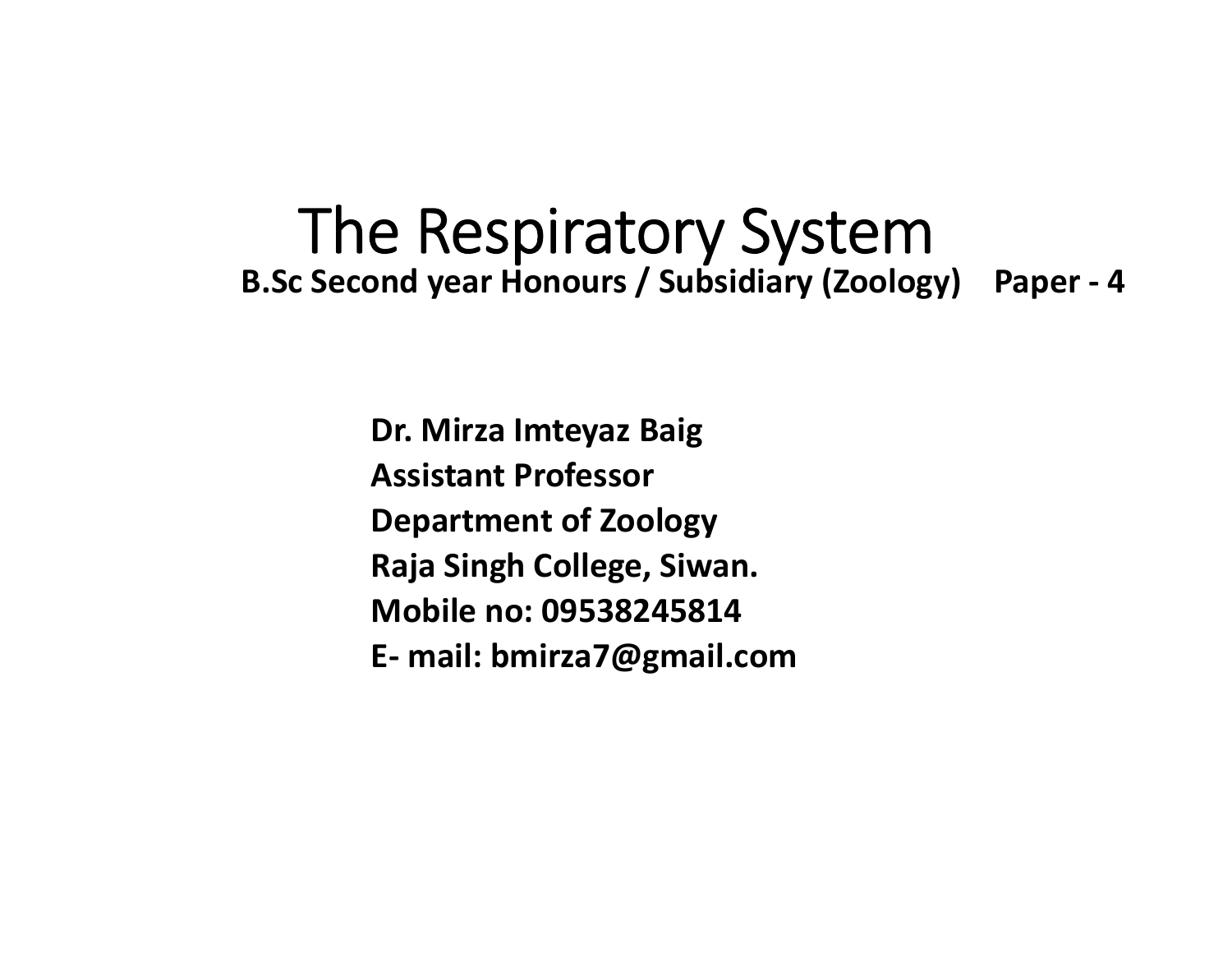### *The Respiratory System*

- $\triangleright$  The organs of the respiratory system ensure that oxygen enters the body and carbon dioxide leaves the body.
- During **inspiration, or inhalation (breathing in),** air is conducted from the atmosphere to the lungs by a series of cavities, tubes, and openings.
- During **expiration, or exhalation (breathing out**), air is conducted from the lungs to the atmosphere by way of the same structures.
- Ventilation is another term for breathing (respiration) that includes both inspiration and expiration.
- Gas exchange is necessary because the cells of the body carry out <u>cellular respiration t</u>o make energy in the form of ATP.
- $\blacktriangleright$ During cellular respiration, cells use up  $\mathrm{O}_2$  and produce CO<sub>2</sub>.
- >The respiratory system provides <u>these cells with O<sub>2</sub> and</u> removes  $CO<sub>2</sub>$ .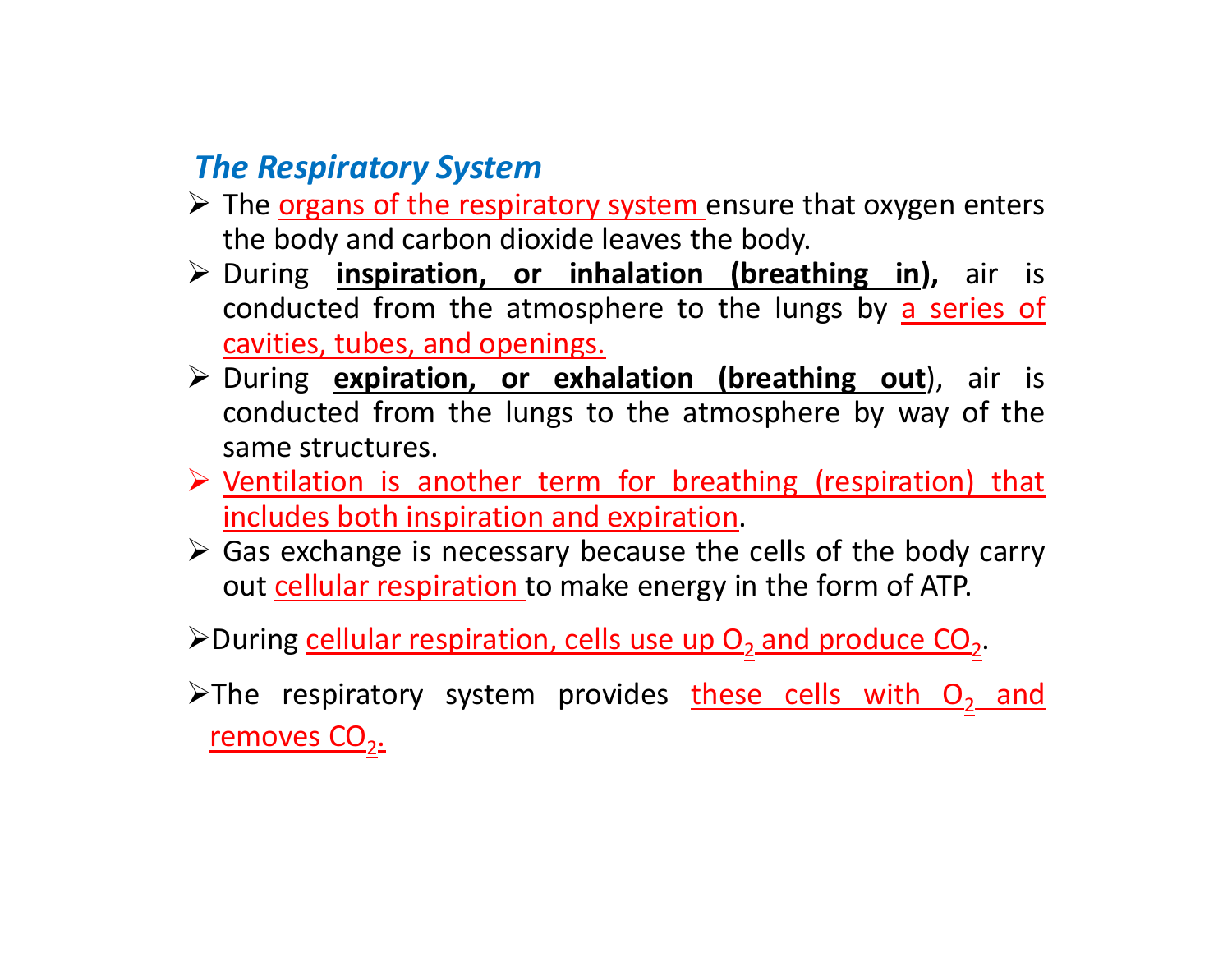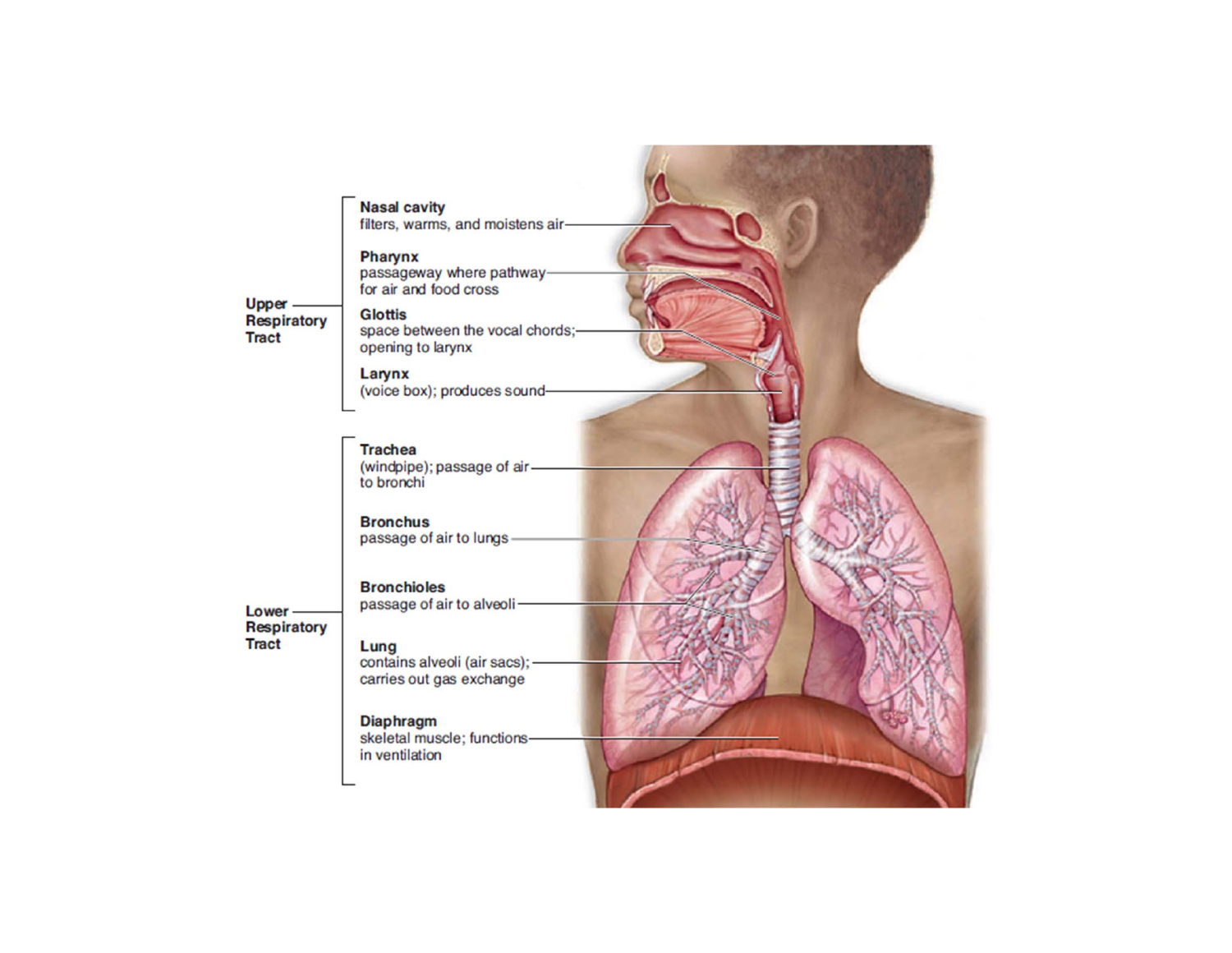## *The Upper Respiratory Tract*

 $\triangleright$  The nasal cavities, pharynx, and larynx are the organs of the upper respiratory tract

#### *The Nose*

- The nose opens at the nares (nostrils) that lead to the **nasal cavities.**
- $\triangleright$  The nasal cavities are narrow canals separated from each other by <sup>a</sup> septum composed of bone and cartilage.
- $\triangleright$  Air entering the nasal cavities is met by large stiff hairs that act as <sup>a</sup> screening device.
- > The hairs filter the air and trap small particles (dust, mold spores, pollen, etc.) so they don't enter air passages.
- $\triangleright$  The rest of the nasal cavities are lined by mucous membrane.
- $\triangleright$  The mucus secreted by this membrane helps trap dust and move it to the pharynx, where it can be swallowed or expectorated by coughing or spitting.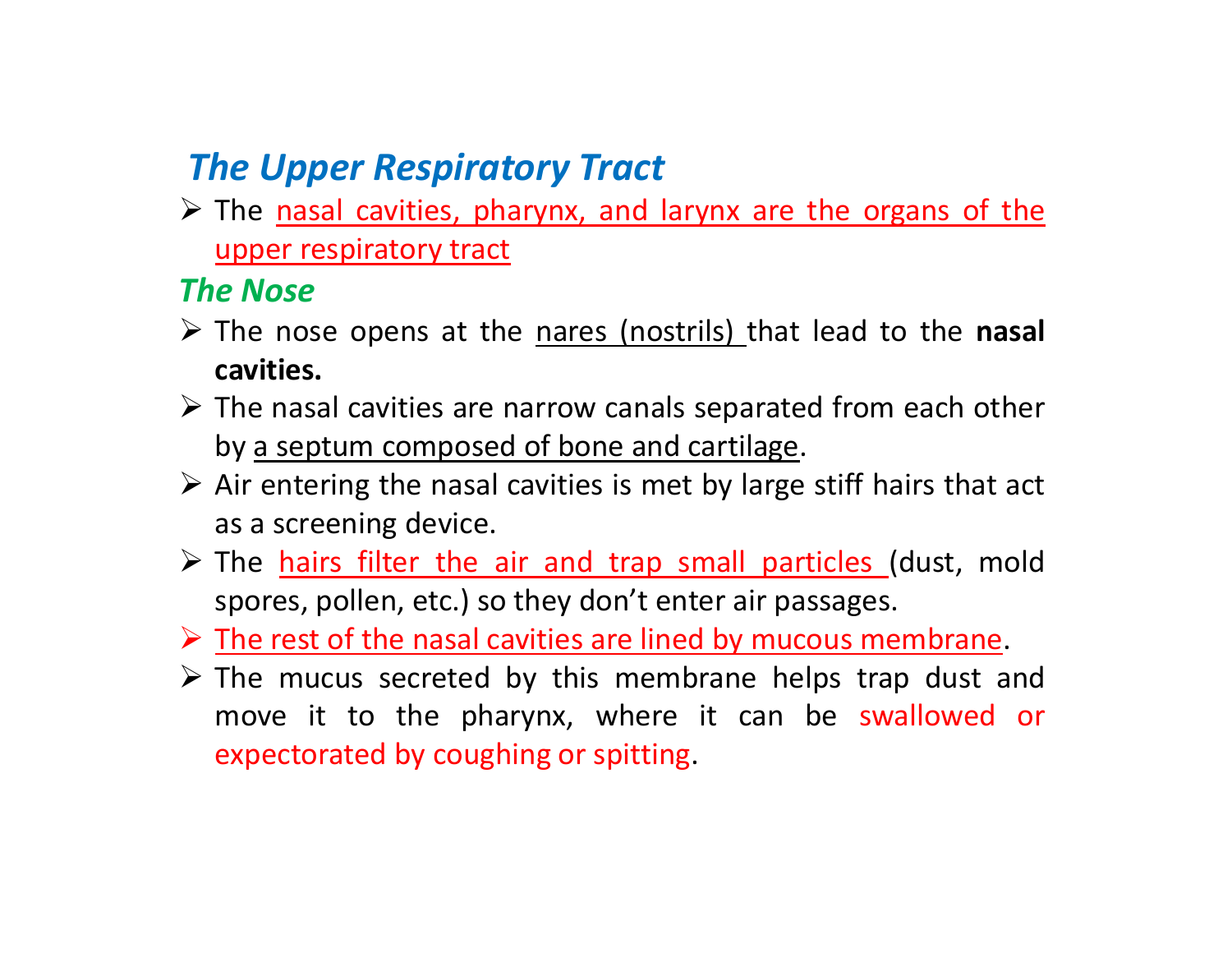- $\triangleright$  In the narrow upper recesses of the nasal cavities are special ciliated cells that act as *odor receptors.*
- $\triangleright$  Some times, fluid may accumulate in these sinuses, causing an excess of pressure, resulting in <sup>a</sup> *sinus headache.*



- Air in the nasal cavities passes into the *naso‐pharynx*, the upper portion of the pharynx.
- The naso‐pharynx connected by tubes called *auditory (eustachian) tubes* to the middle ear.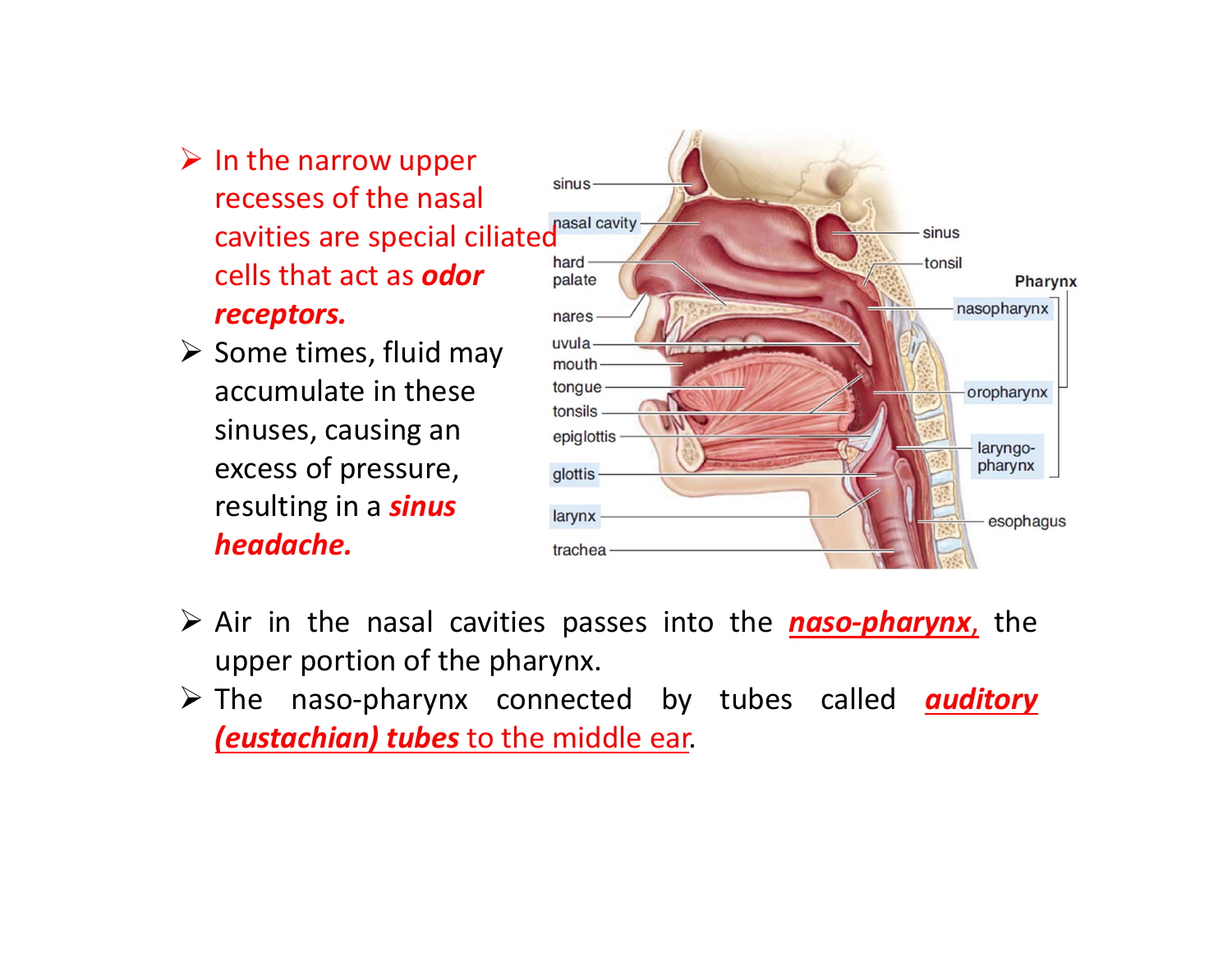### *The Pharynx*

- The **pharynx is <sup>a</sup> funnel‐shaped passageway that connects** the nasal and oral cavities to the *larynx*. Therefore, the pharynx, commonly referred to as the "**throat,**" and has three parts:
- **1. Nasopharynx**, where the nasal cavities open above the soft palate.
- **2. Oropharynx**, where the oral cavity opens.
- **3. Laryngopharynx**, which opens into the larynx.
- The *tonsils form <sup>a</sup> protective ring* at the junction of the oral cavity and the pharynx.
- $\triangleright$  In the pharynx, the air passage and the food passage lie parallel to each other and share <sup>a</sup> common opening in the *laryngopharynx.*
- > The larynx is normally open, allowing air to pass, but the esophagus is normally closed and opens only when <sup>a</sup> person swallows.
- $\triangleright$  If someone swallows and some of the food enters the larynx, coughing occurs in an effort to dislodge (remove) the food.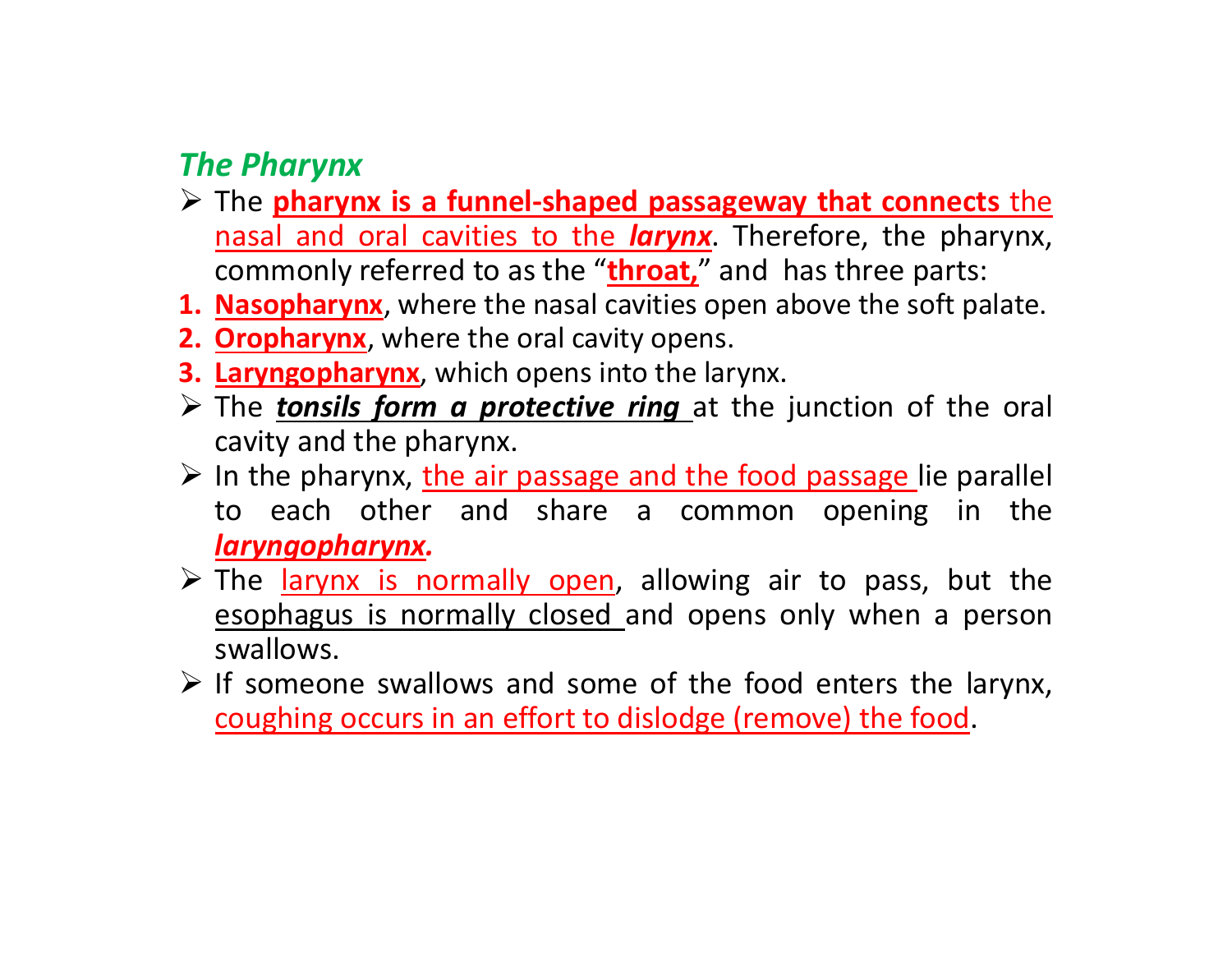#### *The Larynx*

- The **larynx is <sup>a</sup> cartilaginous structure** that serves as <sup>a</sup> passageway for air between the pharynx (Laryngopharynx) and the trachea.
- $\triangleright$  The larynx can be pictured as a triangular box whose apex, the Adam's apple (or laryngeal prominence), is located at the front of the neck.
- The larynx is called the *voice box* because it houses the vocal cords. The vocal cords

are mucosal folds supported by elastic ligaments, and the slit between the **vocal cords is called the g** 



> Ordinarily, when food is successions, the largest moves upward against the epiglottis, a flap of tissue that prevents food from passing into the larynx.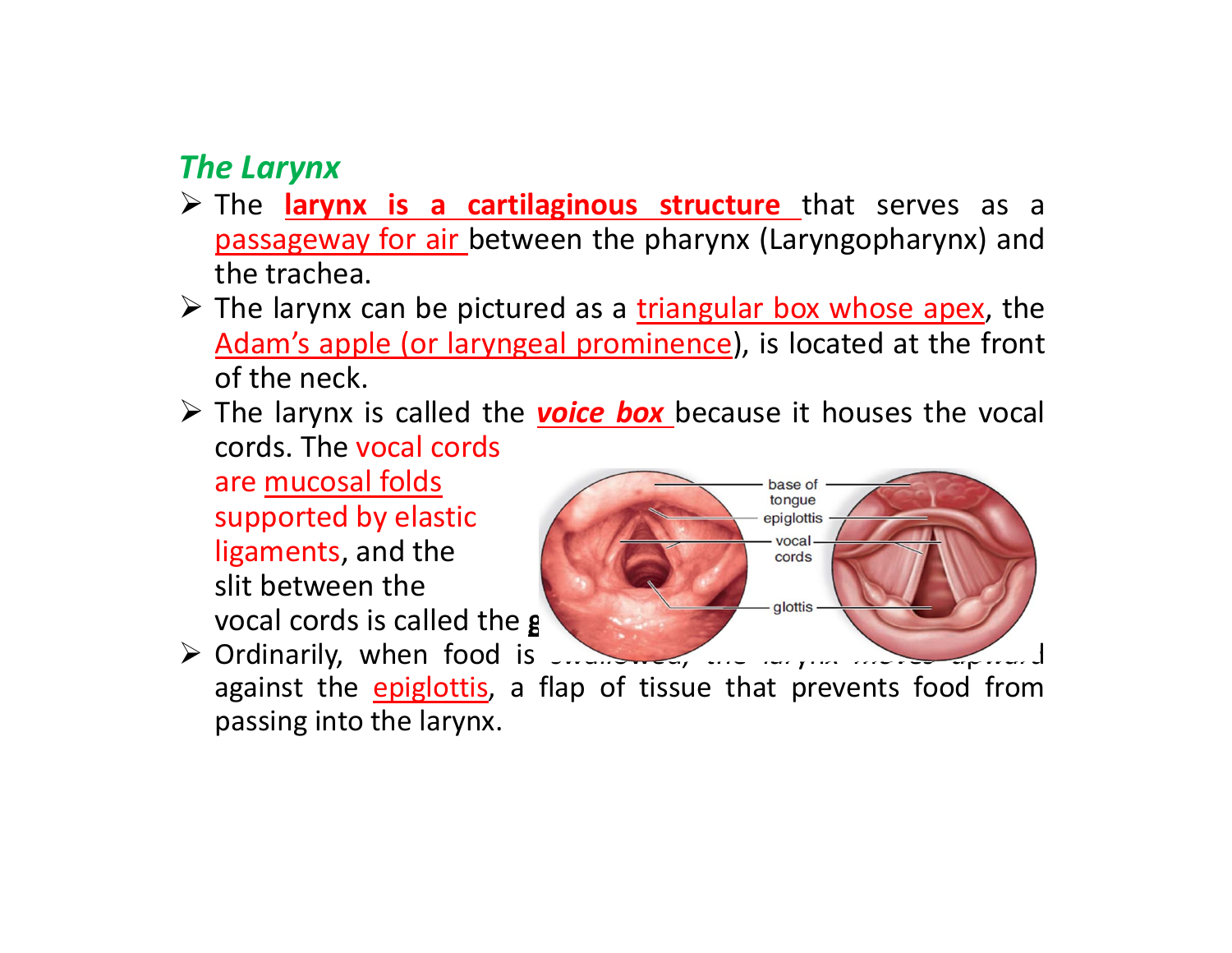#### *The Lower Respiratory Tract*

- $\triangleright$  Once the incoming air makes it way past the larynx, it enters the lower respiratory tract.
- The lower respiratory tract consists of the trachea, the bronchial tree, and the lungs.

*The Trachea*

- >The trachea, commonly called the windpipe, is a tube connecting the larynx to the primary bronchi.
- $\blacktriangleright$ Its walls consist of connective tissue and smooth muscle reinforced by C-shaped cartilaginous rings. The rings prevent the trachea from collapsing.
- >The trachea lies anterior to the esophagus. It is separated from the esophagus by a flexible muscular wall. This orientation allows the esophagus to expand when swallowing.
- >The mucous membrane lines the trachea has an outer layer of pseudostratified ciliated columnar epithelium and goblet cells.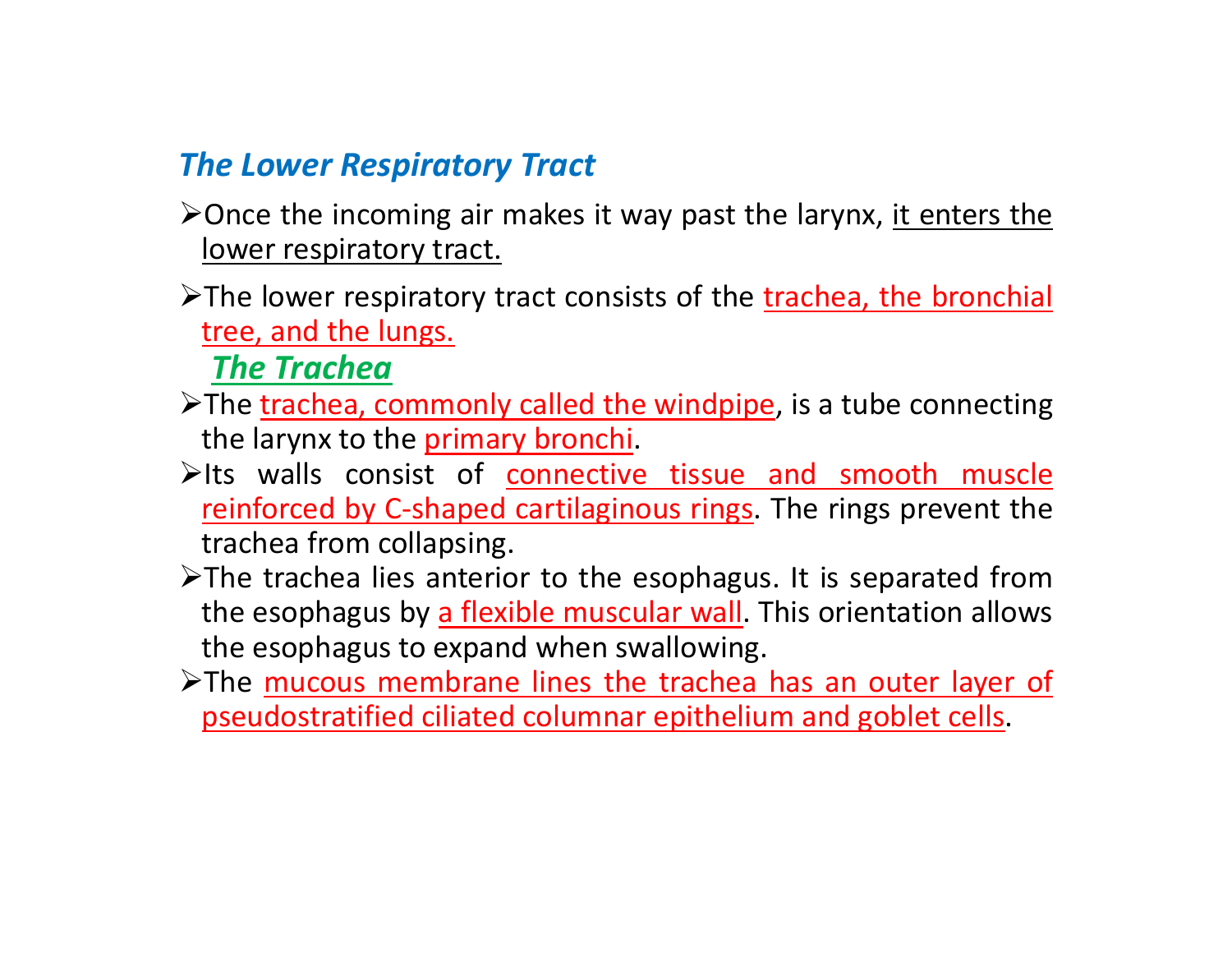- > The goblet cells produce mucus, which traps debris in the air as it passes through the trachea.
- $\triangleright$  The mucus is then swept toward the pharynx and away from the lungs by the cilia that project from the epithelium.

## *The Bronchial Tree*

> The trachea divides into right and **left primary bronchi which lead into** 



- $\triangleright$  The bronchi branch into  $a$  few secondary bronchi that also branch, until the branches become about 1 mm in diameter and are called **bronchioles.**
- $\triangleright$  The bronchi resemble the trachea in structure. As the bronchial tubes divide and subdivide, their walls become thinner, and the small rings of cartilage are no longer present.
- $\triangleright$  Each bronchiole leads to an elongated space enclosed by a multitude of air pockets or sacs called alveoli.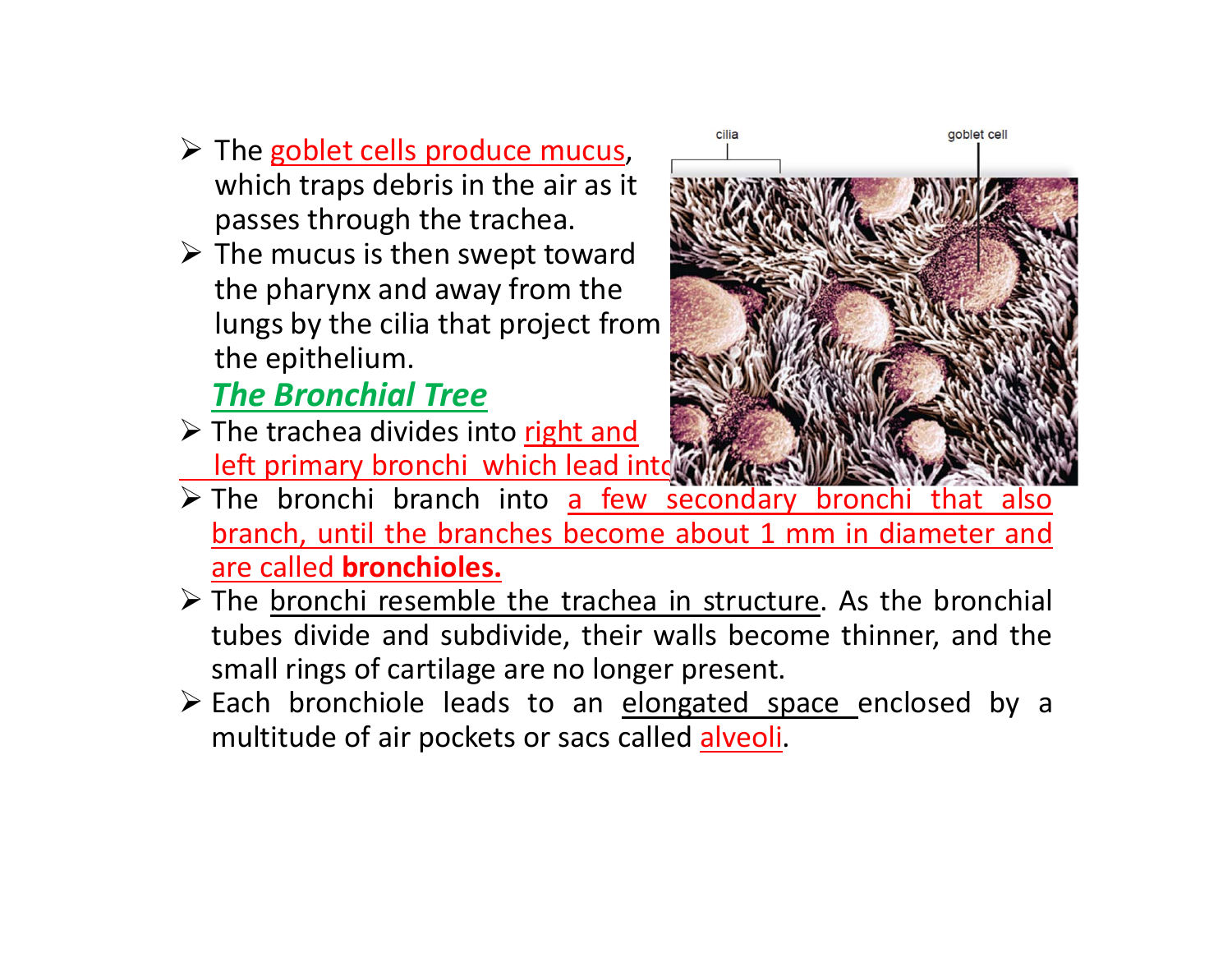### *The Lungs*

- > The lungs are paired, cone-shaped organs in the thoracic cavity.
- $\triangleright$  In the center of the thoracic cavity are the trachea, heart, thymus, and esophagus.
- $\triangleright$  The lungs are on either side of the trachea.
- $\triangleright$  The right lung has three lobes, and the left lung has two lobes, allowing room for the heart, which points left.
- Each lobe is further divided into lobules, and each lobule has a bronchiole serving many alveoli.
- $\triangleright$  The lungs follow the contours of the thoracic cavity, including the diaphragm, the muscle that separates the thoracic cavity from the abdominal cavity.
- Each lung is enclosed by pleurae, **two layers of serous membrane that produces** serous fluid.
- > The parietal pleura adheres to the thoracic cavity wall, and the visceral pleura adheres to the surface of the lung.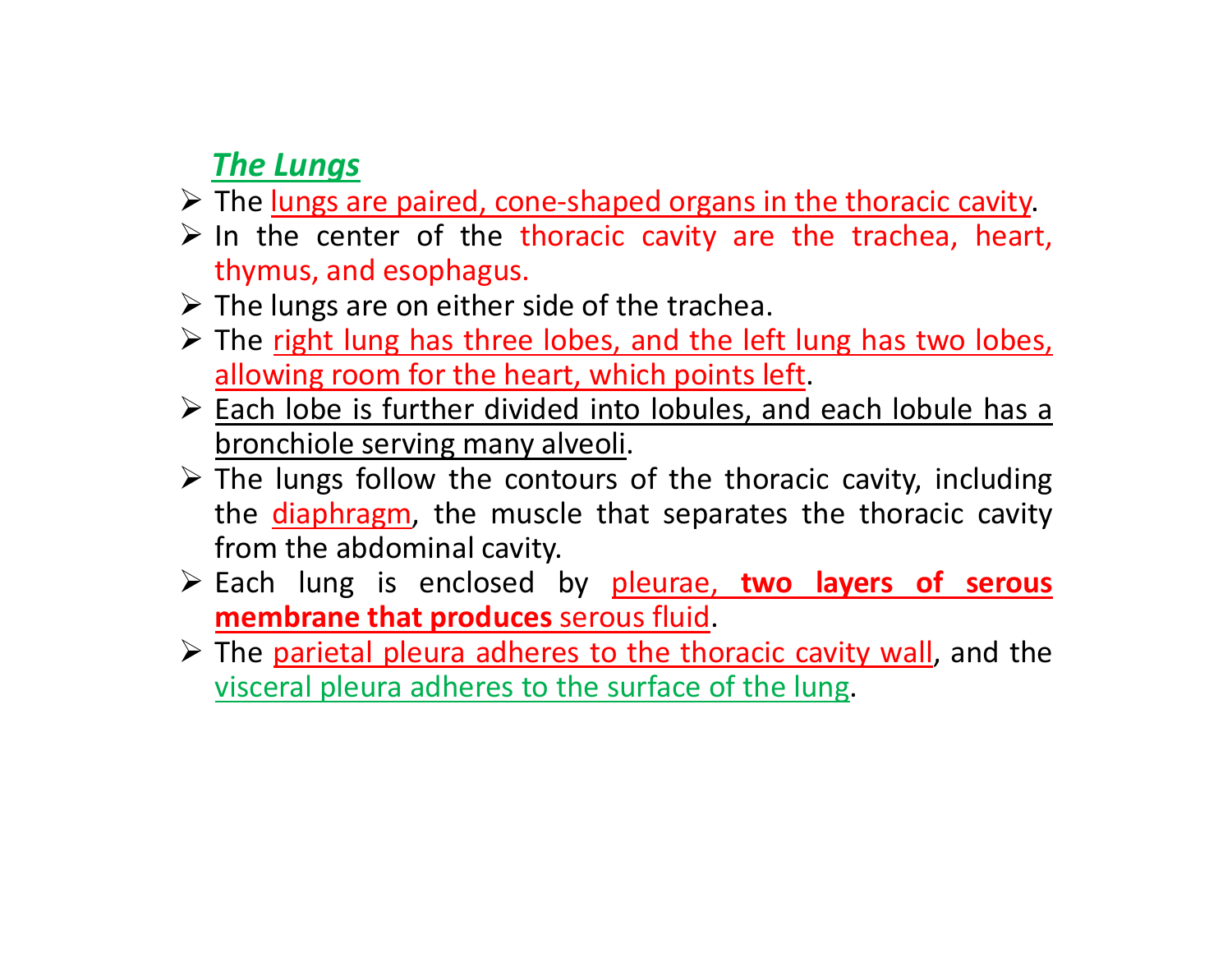### *The Alveoli*

- > The lungs have about 300 million alveoli, with a total cross sectional area of  $50-70$  m<sup>2</sup>. That's about the size of a tennis court.
- > Each alveolar sac is surrounded by blood capillaries.
- $\triangleright$  The walls of the sac and the capillaries are largely simple squamous epithelium.
- Sas exchange occurs between air in the alveoli and blood in the capillaries.
- > Oxygen diffuses across the alveolar wall and enters the blood stream, and carbon dioxide diffuses from the blood across the alveolar wall to enter the alveoli.
- The alveoli of human lungs are lined with <sup>a</sup> *surfactant***,** <sup>a</sup> film of lipoprotein that lowers the surface tension of water and prevents the alveoli from closing.
- The lungs collapse in some newborn babies—especially premature infants—who lack this film.